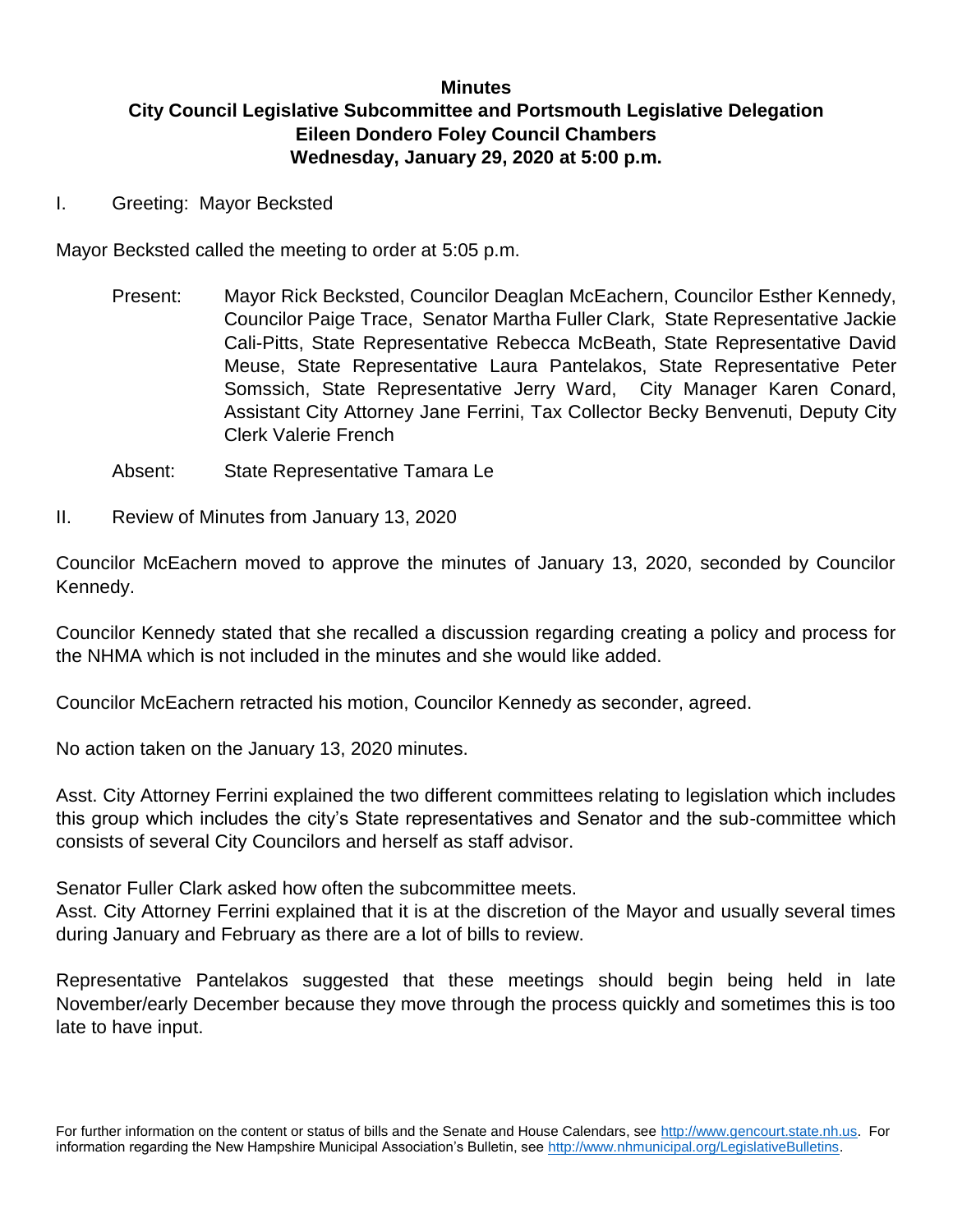III. Discussion of HB 1160, enabling legislation for municipalities to collect occupancy fee from local room rentals and HB 1650, legislation for road usage registration fee with portion of funds to go to Type II noise abatement projects and City's testimony in support and SB 616, Committee to study redistribution of meals and rooms to municipalities.

Discussion was held regarding the potential passage of HB 1160 in the House and possibly the Senate, but potentially being vetoed by the Governor because it has the appearance of increasing fees and/or taxes. The consensus was that there is always a fight between State and local control, with the State unwilling to give up the control.

Discussion ensued regarding NHMA and their activity in supporting the bill and if it is effective or not. Representative Pantelakos suggested the City Manager and Mayor reaching out to other City Manager's and Mayors for support.

Councilor McEachern stated that he is bringing forward an item on the February 3, 2020 Council agenda proposing forming a coalition regarding hotel rooms and meals and hotel occupancy. He continued that he understands the Governor doesn't want to increase any fees or taxes, but wants to form a coalition to work with towns that aren't getting their fair share. He continued that currently we are only receiving 18% and have over the last 4-5 years that it was supposed to be at 40%, but didn't happen.

Discussion continued regarding the probability of this being killed during an election year although it would be beneficial to form the coalition. The need for transparency in relation to the money being received by the State with Senator Fuller Clark stating that Senator Stiles had previously brought forward a bill that was killed, but feels it should be proposed again. Representative Somssich stated we are just looking for the percentage that we were supposed to be getting all along so it would be forming a fair share coalition. There was a consensus of forming a "Fair Share" coalition.

Regarding HB1650, discussion was held on various bills that have been brought forward regarding surcharges on heavier vehicles or more fuel-efficient vehicles, etc. to raise revenue for the noise barriers and highway maintenance. Discussion ensued on other ideas including raising gas tax, tolls, and the effect it would have on commuters. Councilor Kennedy requested commuter data for the city of Portsmouth with City Manager Conard stating we can work with the Planning Commission for this information. Representative Somssich stated that it is great that we are in line to receive the noise abatement funds that Portsmouth has been fighting for decades to receive for sound barriers, but we are one of 49 communities in New Hampshire receiving the money.

Discussion further ensued regarding the broader picture of various issues including education funding and the need to include more areas in the coalitions. Councilor McEachern agrees that we need to go beyond the one issue when speaking about the Fair Share message, but wants to galvanize this movement going forward with the room and meals issue.

For further information on the content or status of bills and the Senate and House Calendars, see [http://www.gencourt.state.nh.us.](http://www.gencourt.state.nh.us/) For information regarding the New Hampshire Municipal Association's Bulletin, see [http://www.nhmunicipal.org/LegislativeBulletins.](http://www.nhmunicipal.org/LegislativeBulletins)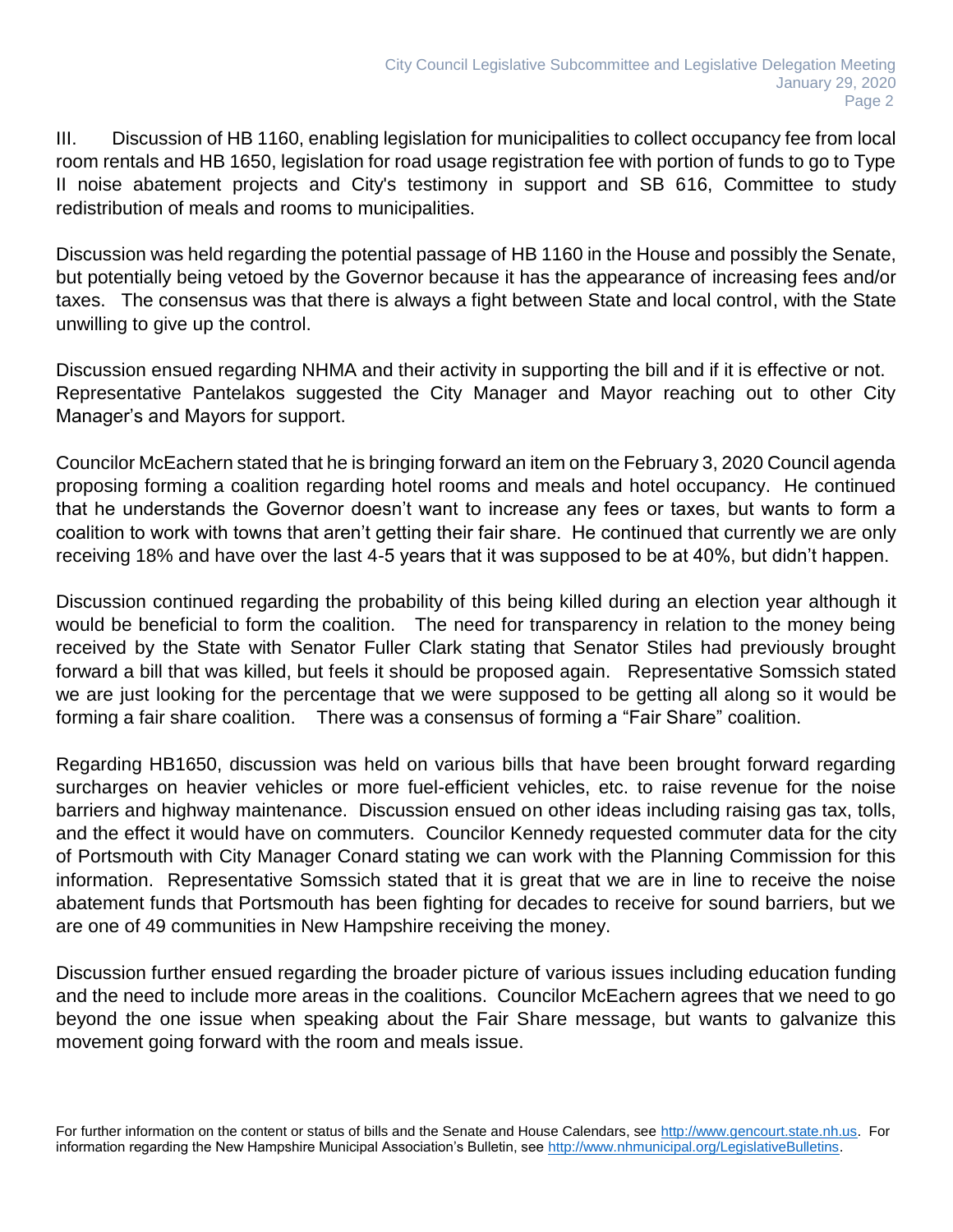IV. Legislative Subcommittee and Delegates discussion of legislative issues and bills of interest to the City which may include but not be limited to the following:

MUNICIPAL GENERAL: Numerous bills regarding prohibitions against single use plastics, straws, Styrofoam, plastic bags, paper receipts HB 1564, HB 1472, HB 1373, HB 1194, HB 559, HB 102, HB 559, HB 1580, SB 694 cybersecurity, right to know bills not specified.

PLANNING RELATED: SB 458 Short term rentals; HB 482 Tiny Houses; HB 1629 Training of Land Use Boards; HB 1450 Amend Variance standards; HB 1276 Ex Officio no vote; SB 460 enforcement of zoning violations ability to place lien, various bills to repeal or study Housing Appeals Board SB 536, SB 487 SB 735, SB 721.

WORKFORCE HOUSING RELATED: HB 1579 percentage Meals and Rooms go to Housing Fund, SB 475 Tax credit workforce housing, HB 1632 affordable housing incentives.

GENERAL ENVIRONMENTAL: HB 1124 change definition prime wetlands, SB 491 change shoreland protection standards, funding for PFAS remediation or mitigation HB 1603, SB 496, HR 12,SB 496, SB 641, net metering bills not specified.

INSPECTION AND HEAL TH: SB 113 approval by NH Building Code Review Board required for local amendments to state building code, Health related bills such as HB 1438 dogs on decks, HB 1102 restaurants to establish food allergy awareness procedures, HB 1428 inspection of bed bugs for transient occupancy, SB 450 dogs at outdoor brew pubs, SB 478 food at cigar bars, SB 479 regulation of food trucks.

HUMAN RESOURCES: HB 1181 pain and suffering awards Labor Relations Board, HB 1205 extend reduction in pension from age 65 to 67, HB 1341 extend benefits vested group II from 2012 to 2021, HB 1447 penalty to employer if retired employee exceeds part time hours.

INANCIAL TAX: HB 563 fees for failing to register motor vehicle, SB 667 increase maximum municipal fee to support transportation improvements from \$5 to \$10, HB 1649 road usage fee, numerous property exemption bills not specified.

For a general list of bills refer to the City's Legislative Subcommittee's website at

https://www.cityofportsmouth.com/legislative-subcommittee and for a complete list of bills before the Legislature go to the General Court website at http://www.gencourt.state.nh.us

V. Discussion of upcoming hearings on bills of interest.

Update on Commission to Study Education Funding and an update on Contoocook Valley School District. v. · State of New Hampshire, NH Supreme Court Case. No. 2019- 0500 by staff. Schedule next meeting of Legislative Subcommittee.

Asst. City Attorney Ferrini reviewed a spreadsheet of current pending legislation highlighting the above listed topic of interest.

Regarding SB458, Short Term Rentals, Asst. City Attorney Ferrini explained that this will restrict a municipalities abilities to restrict short term rentals.

Senator Fuller Clark asked if the city will testify against this bill.

Asst. City Attorney Ferrini explained that the city supported the previous bill with Senator Fuller Clark but this one does not have the same principles.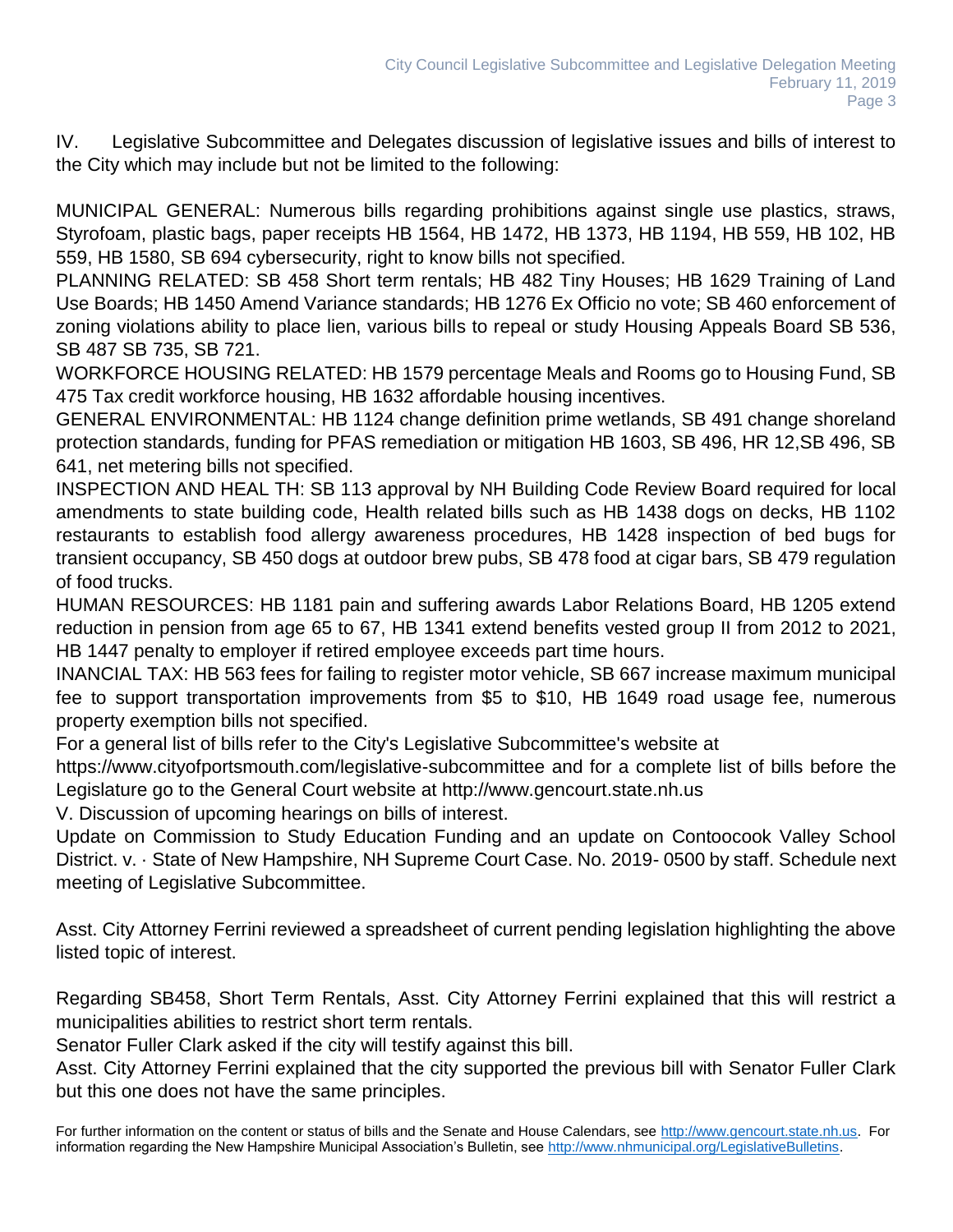Senator Fuller Clark stated there are a lot of problems with this bill including the definition of vacation rental. She stated she also feels it should be owner occupied because property owners can change their current long term rentals to short term and we already have a long term rental crisis. She stated that they will need to the help of the city of object to this bill.

Asst. City Attorney Ferrini stated this will be up to the committee.

Regarding SB482-Tiny Houses, Asst. City Attorney Ferrini explained that this mandates tiny houses and tiny house parks shall be permitted in residential zones, which is meant to address workforce housing, but again, is against the principles laid out by the City regarding statewide zoning changes.

Senator Fuller Clark explained that this is her bill and is a companion bill to ADU and feels that if it is not mandated, it won't happen. She stated there has been a lot of testimony in support and these will be manufactured to standards and will not be shacks. She stated that if they are on wheels, it will be up to the owner to inform the city when they are there, and when they leave.

Mayor Becksted suggested having to register the house like an RV at the municipality. Councilor McEachern stated he likes the idea of more affordable housing and feels that tiny houses may be a way of infilling areas that can't have bigger structures and create neighborhoods on a smaller level.

Discussion ensued regarding whether this needs to be a mandate or not to make it work. Senator Fuller Clark stated she would also like to see less focus on workforce housing and include lower and middle income and is concerned that the core of the downtown is being taken up by hotels.

Next, regarding HB1629, which would require training of land use board members, discussion ensued regarding the cost and the appropriate training facilitator. Mayor Becksted suggested the Rockingham Planning Commission. Asst. City Attorney Ferrini suggested amending this bill as there are conflicting objectives.

Regarding PFAS related bills, Senator Fuller Clark reported that one bill has passed but is being held for consideration as it requires a new standard of the DES. Discussion ensued regarding SB496 sponsored by Senator Fuller Clark and HB1603 being co-sponsored by Representative Meuse which would ensure that any money received by the State from PFAS lawsuits would be used specifically for PFAS remediation.

Councilor Kennedy stated she has been concerned with the Tolend Road Landfill in Dover which is next to the City of Portsmouth water source in Madbury.

Due to the impending conclusion of the meeting, Asst. City Attorney Ferrini reviewed several other bills of interest we are following. She briefly explained the Education Commission which was formed to study education funding which had no representatives from donor towns until recently with the